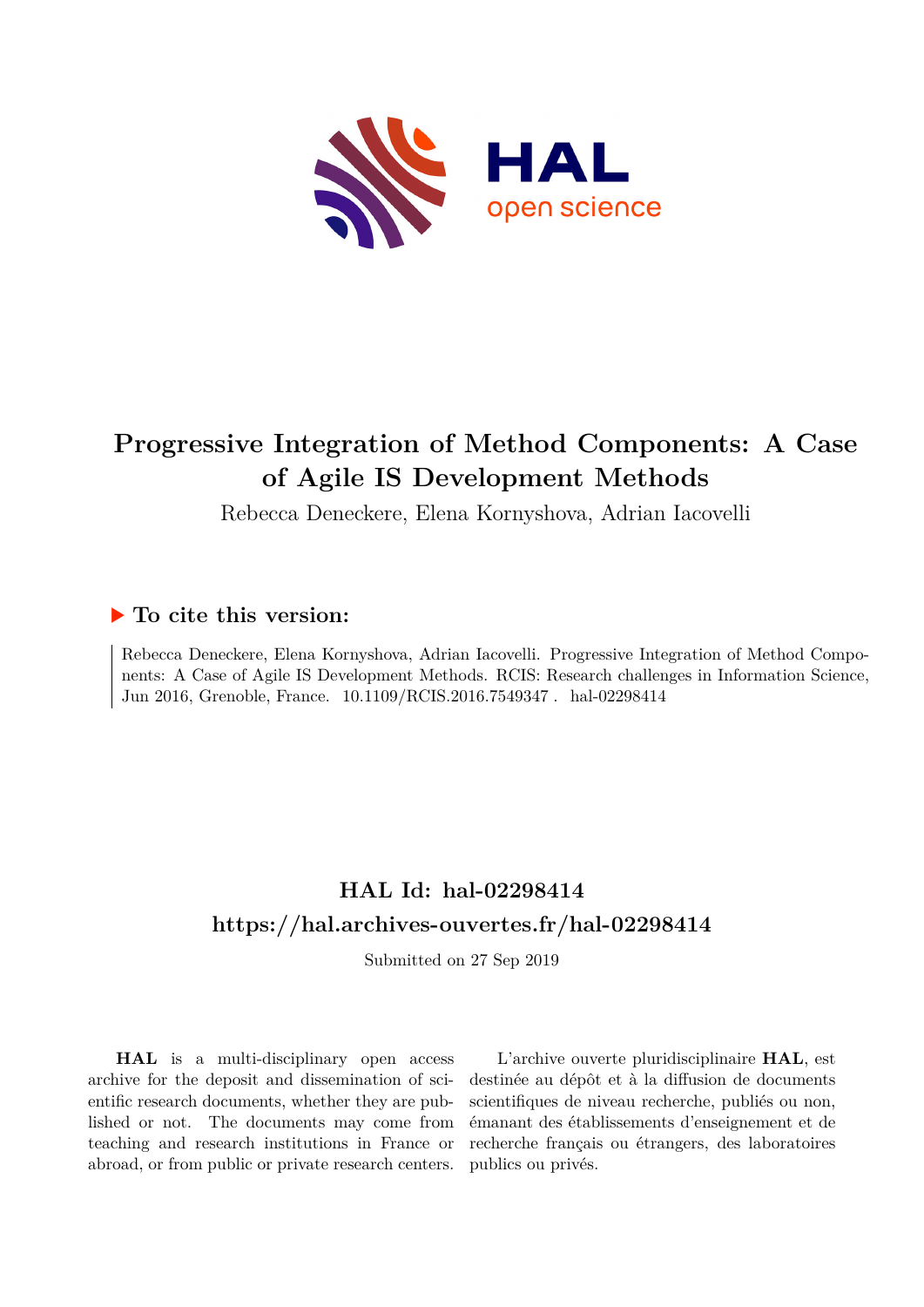# Progressive Integration of Method Components: A Case of Agile IS Development Methods

Rébecca Deneckère

CRI, University Paris 1 - Panthéon Sorbonne 90, rue de Tolbiac, 75013 Paris, France Rebecca.Deneckere@univ-paris1.fr

Elena Kornyshova CEDRIC, Conservatoire National des Arts et Métiers 2, rue Conté, 75003, Paris, France elena.kornyshova@cnam.fr

Adrian Iacovelli CRI, University Paris 1 - Panthéon Sorbonne 90, rue de Tolbiac, 75013 Paris, France adrian.iacovelli@gmail.com

*Abstract***—Situational Method Engineering aims at constructing methods adapted to a given situation, either by a construction from a set of predefined method components or by a customization of an existing method using different techniques: configuration, extension, reduction, and so on. However, these techniques are still limited in practice, as considered complicated and heavy to implement. In this paper, we describe a practitioner experience of a gradual integration of different method components (issued from agile methods of software development). In a real case of a development company, we have practiced and observed the progressive introduction of agile method components instead of the construction or customization of methods in one go. We discuss the lessons learned from this experience and define different research perspectives.**

*Keywords—Situational Method Engineering; Method Component; Agile Method; Progressive Integration; Experience Report*

## I. INTRODUCTION

Situational Method Engineering (SME) argues that a method to be used for the development of a system must be aligned with the context of the project because the situation of each project is different and requires a different methodological support. For this purpose, SME promotes the situation-specific method construction on the fly by reusing parts of existing methods generally designed as autonomous components and stored in method repositories. Whereas many different SME approaches exist, their implementation in practice is difficult as companies are slow to adopt these approaches and techniques even though they acknowledge the significance of the role that methods play in their engineering activities.

A way to use SME in a smoother way should be to implement the components progressively, one at a time, and to wait for the users to be accustomed to the first changes before going to another one. We propose in this work the result of an experiment we performed in a company already using some project management features but wishing to improve the software development processes eventually by introducing an agile method of software development. This company didn't want a too rapid change by implementing an agile method right away and it was then proposed to implement the features one by one, on an incremental and progressive way. The goal of this work was to verify if a progressive integration of method components was possible and if it induced a better acceptance by practitioners.

We first studied the method used by the company in order to identify the missing project management features. We then selected a set of method components corresponding to these features. An integration plan was defined on a long term (two years long) to fit the acceptance/reluctance of change in the company. The method engineer responsible for the experiment was part of the company and helped the integration along the way. Good results were obtained as all the method components had been nicely integrated in the original method.

Section 2 states the context of the company used in our experience while section 3 explains the theoretical background of the work. The case experience is explained in Section 4 and Section 5 states the lessons learned from it. Section 6 concludes this experience and proposes future works.

#### II. ORGANIZATIONAL CONTEXT

The company capitalizes more than 10 years of research and development in Cloud computing and Big Data. It is specialized in the development of complex information systems, with a particular emphasis on healthcare IT, ehealth and biomedical research.

The company was working on several projects at the same time and was using a project development method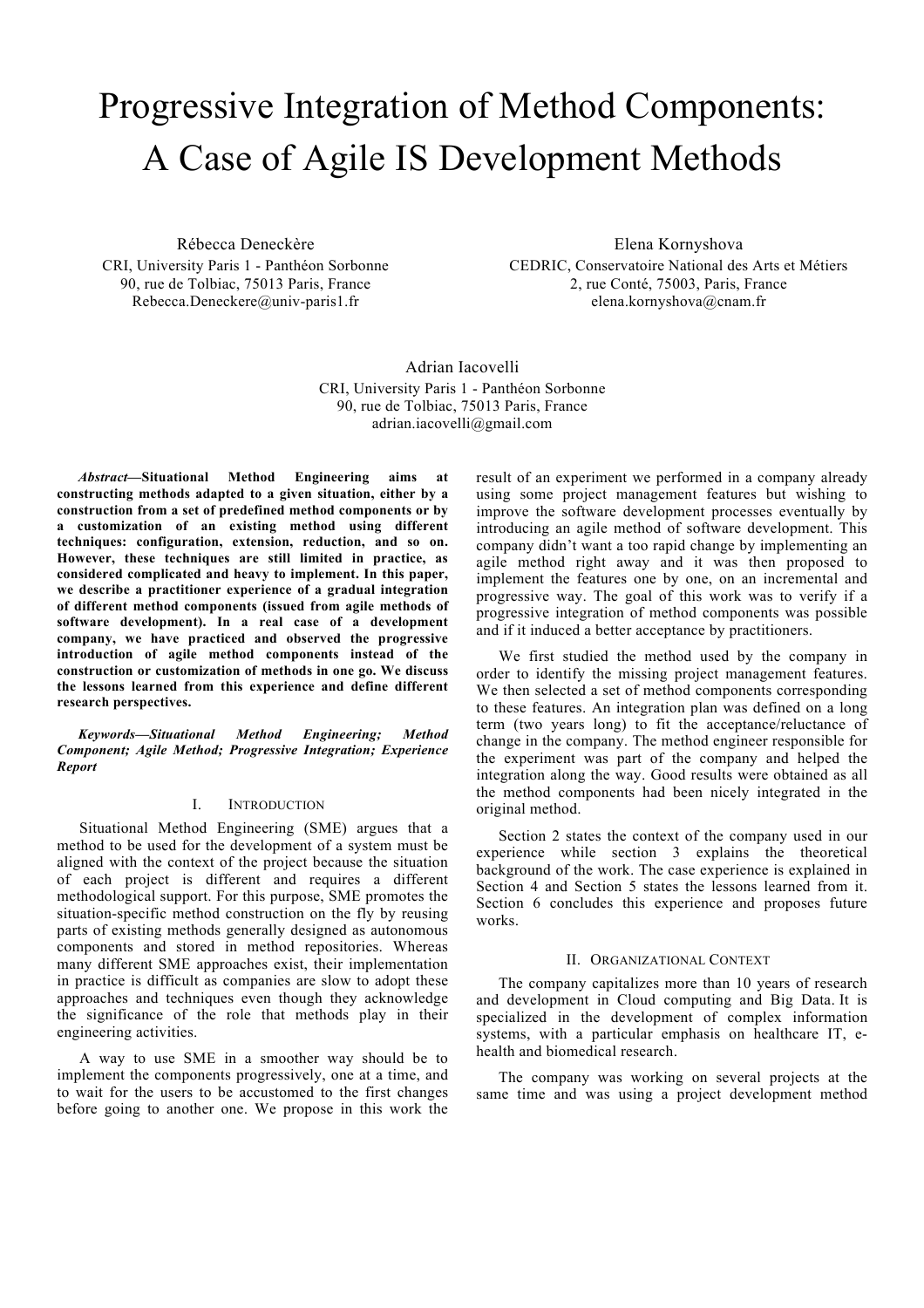mostly based on a classical development method. The team had a weekly meeting to discuss the tasks to be done during the current and next weeks. New tasks could be added and the members of the team discussed their feasibility. The team has used a google doc to save and to share the minutes of weekly meetings. A new version of the googledoc was created each week. The tool RedMine<sup>1</sup> was used to manage the project but its usage was limited to the definition of the high-level tasks and the decomposition of these tasks into sub-tasks. The duration of task realization was also recorded in RedMine.

This organization of project management had several problems. The first problem was the bad definition of tasks. The identified tasks were of very high level and not detailed enough. In addition, their formulation was quite informal (no specific formalism used, fuzzy formulations which conducted sometimes to misunderstandings).

The follow up of the project constituted the second problem. The time used for a given task was specified in the googledoc. Thus, the project progress was observed. However, it was done only at the high level of the tasks hierarchy and the data were not always up-to-date.

The third problem was the lack of a specific tool to support the project management activities. In addition to the difficulties to obtain the follow up statistics, the problems of the googledoc were: it was not possible to know why a task runs slowly and is not finished at time; it was not possible to measure the team productiveness.

Another problem concerned the customers' new requirements and feedbacks. Their management was not structured around a specific procedure. No meeting dedicated to the relationships with customers was set up. Each new customer requirement/feedback was treated in real-time without managing the priorities (as a result leading to the delay of other tasks) or put aside for an undefined period. The follow up of feedbacks to the customers was also complicated.

All these problems were related to the lack of specific project management method and/or tool. In addition to these internal problems, it was necessary to have a formal project management approach to have a better image in the face of customers. In fact, the customers are more confident to work with companies using a well-known method/tool and could more easily renew contracts.

The above-mentioned problems implied discussions inside the team about introducing an agile method of software development. However, the team members were reluctant to the adoption of such a method. In fact, the current solution surely was not perfect, but it was functioning and gave results. The team members were against to take a step forward as it required too much effort and time for a weak chance of success. It was then that we intervene and proposed a progressive way to introduce the changes in the method by integrating small method

components one by one in the method, until all the desired agile features were integrated.

# III. THEORETICAL BACKGROUND

This section proposes a rapid overview of the works on agile methods, Situational method engineering and the use of SME for agile methods.

**Agile ISD methods**. The concept of agile methods appeared at the beginning of the millennium with the launching of the agile manifesto in 2001 [1]. As stated in [2], while the publication of the manifesto did not start the move to agile methods, which had been going on for some time, it did signal industry acceptance of agile philosophy. Several agile methods have been defined and worldly communicated since then, as Lean Software Kanban [3], Extreme Programming [4], Scrum [5], Crystal [6], DSDM [7] among others. A 2013 survey [8] states that 57% of its respondents work in companies where there are 5+ teams practicing agile and 38% have 10+ teams. These figures indicate that the agile momentum has taken off and that its successes are being embraced at the enterprise level.

**Situational Method Engineering and Method components**. Situational Method Engineering (SME) was introduced in early nineties [9]. This field of researches argues that the method to be used for the development of an information system must be aligned with the situation of the project. As a matter of fact, the engineering situation of each project - its context - is different and requires a different methodological support. For this purpose, SME promotes a construction of situation-specific method by reusing parts of existing methods generally designed as autonomous components and stored in method repositories. Today, many different SME approaches exist (e.g. assembly-based [10]), extension-based [11], configuration-based [12], process tailoring [13], model driven engineering [14] and serviceoriented [15] [16].

**SME for Agile Development Methods**. Agile methods are usually defined as a set of best practices and behaviors. Since the agile manifesto, lots of books and documents got out to explain these best practices – for instance [17] [11] or [18] - but all these documents lack a clear explanation of the processes to apply, on the statement that you have to be agile to do agile. But the fact that there isn't a formal process doesn't mean that the agile developments aren't structured, it is just that there is a transition away from a completely rigid and formalized process. In [19], Bertrand Mayer states "the typical agile book is a succession of alternating general observations and personal anecdotes of project rescues and project failures. These anecdotes are usually entertaining and sometimes enlightening, but a case study is only a case study, and we never know how much we can generalize". In this jungle of tasks, principles, advices and recommendations, new users of agile methods are sometimes lost in all the possibilities that are offered to them, with no clear understanding of the argumentation to choose one alternative over the others. For instance, [19] mentions that "every agile team in the field makes up its own cocktail of agile practices, rejecting the ones that do not fit - until now,

 $1$  http://www.redmine.org/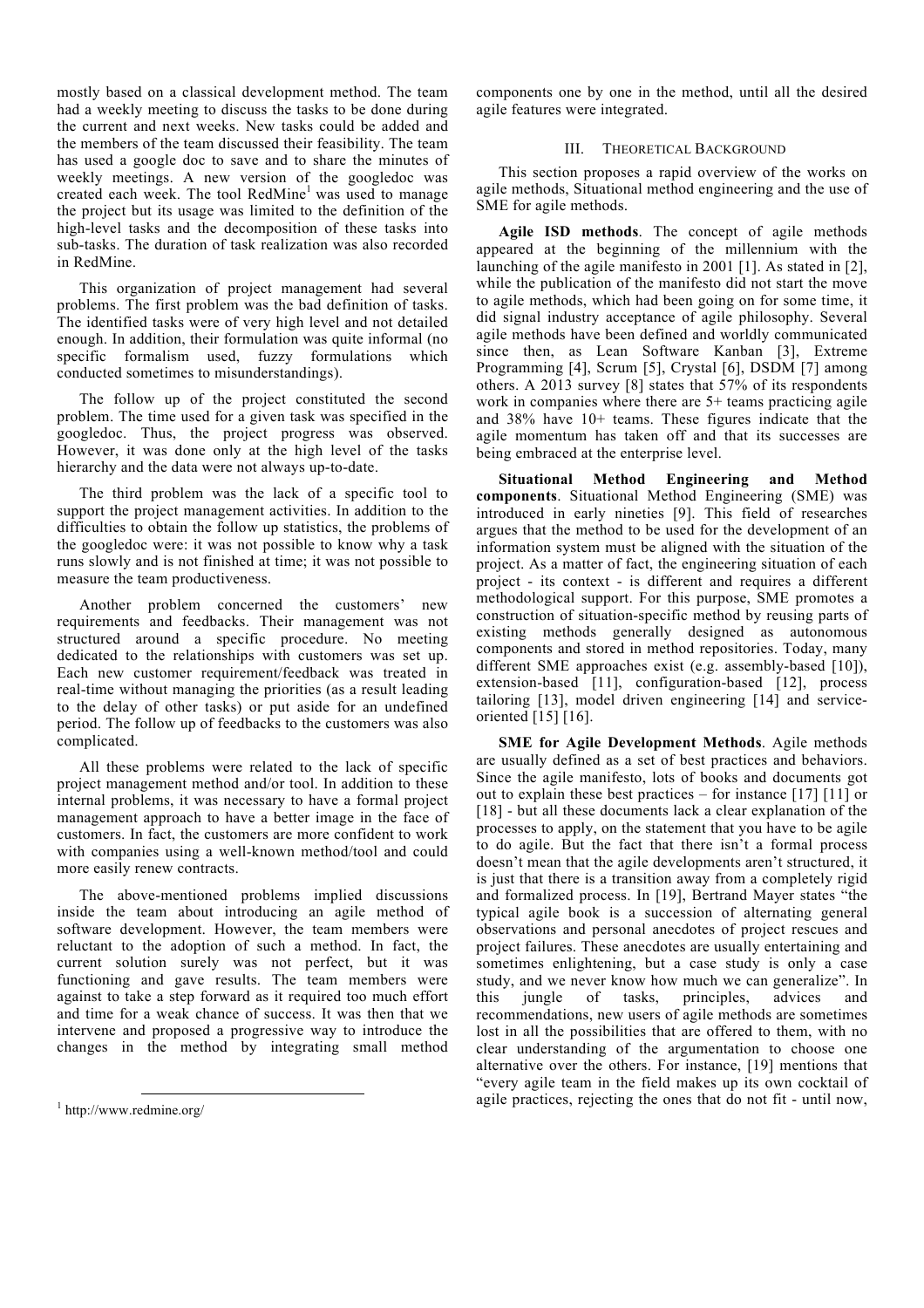however, each organization and project has had to repeat for itself the process of sorting out the gems from the gravel." This behavior is common to other fields and the use of other kind of methods (development methods, deployment methods, design methods, etc.) and the SME domain can help to solve this issue.

Agile methods have already been studied in several works in the SME domain. [20] showed in a case study that a situational method engineering approach together with an agile software solution framework (ASSF) can be used to create a feasible and usable hybrid software development method. This can be done by combining agile and formal practices and for a specific situation in large software development organizations. In [21], the Method for Method Configuration has been proposed as a method engineering approach to tailor a specific agile method: eXtreme Programming. One of the conclusions was that XP does not initially provide an extensive coverage of different project paths so it was a bit difficult to obtain contributing ideas from the developers. Moreover, this study used only one agile method, which makes it difficult to generalize. [22] [23] provides a basis for the application of assembly-based SME to the development of agile methodologies. A method base is proposed that contains the necessary agile method fragments derived from prominent agile methods, conform to the Software Process Engineering Metamodel (SPEM 2.0), and can be plugged into CAME tools which implement this metamodel, including the Eclipse Process Framework Composer (EPFC).

We have elaborated a set of method components dealing with the high level representation of the agile methods and a detailed view of components corresponding to the launch phase of the following agile methods: Scrum [5], XP [4], DSDM [7] and Crystal Clear (2004). These components are integrated in the method family called Agile Project Launch (APL) method family. The agile method components were firstly described in [16] and then developed in [25].

#### IV. CASE DESCRIPTION

During the period covered by this study, five components of agile methods were integrated progressively. Thus the whole integration process includes five steps (or stages). The agile components identified by the method engineer as corresponding to the method requirements are: Plan the project with Sprint planning meeting, Plan the project with Planning game, Plan the project with Product Backlog, Manage the project with Daily meeting and Manage the project with Burndown chart. The established integration plan is presented at Figure 1.

The predefined order of the integrated components was defined according to two criteria:

- The requirement emergency for a given functionality and
- The acceptance rate by the team members.



Fig. 1. Plan of the Agile Method Components Integration.

In the next sub-sections, we describe the integration of these five components using the following template: Context, Component, Process, Feedback.

**Context**: description of the situation in the company and of the motivation for the usage of a given component.

**Component**: description of the integrated component at the given stage. Each of five agile method components is illustrated on a summary figure.

**Integration process**: description of how the component was integrated, specifying the particularities of the method component usage and, if relevant, option of the selected component.

**Feedback**: description of the users feedback on the new features.

Between the five integrated components, four are atomic (representing the most detailed activities of the agile method functionality) and one (Plan project with Product Backlog) is composite as it is composed of three other agile method subcomponents.

# *A. Component 1: Plan the project with Sprint planning meeting*

**Context**: The team was using a google document to plan all the project tasks. However, even if all the project team members shared the document, this process was a bit fastidious to handle as it was filled in a hectic manner after the meetings. The goal here was then to find a tool supporting this task on a better way.

**Component**: The component 1 (illustrated on the figure 2) explains how to use the new features associated with sprint meetings. Each sprint meeting, the set of the identified project tasks is studied and a state is affected to each of them. Manual or electronic colored post-its are used to visually improve the differentiation between the different states. New tasks can be defined from the initial user stories and added to the set with a duration estimation of their integration into the project.

**Integration process**: A Redmine add-on allows to handle numeric post-its with the managing of a table of post-it corresponding to the Redmine tasks. The tool also allows to link the stories to the high level tasks identified at the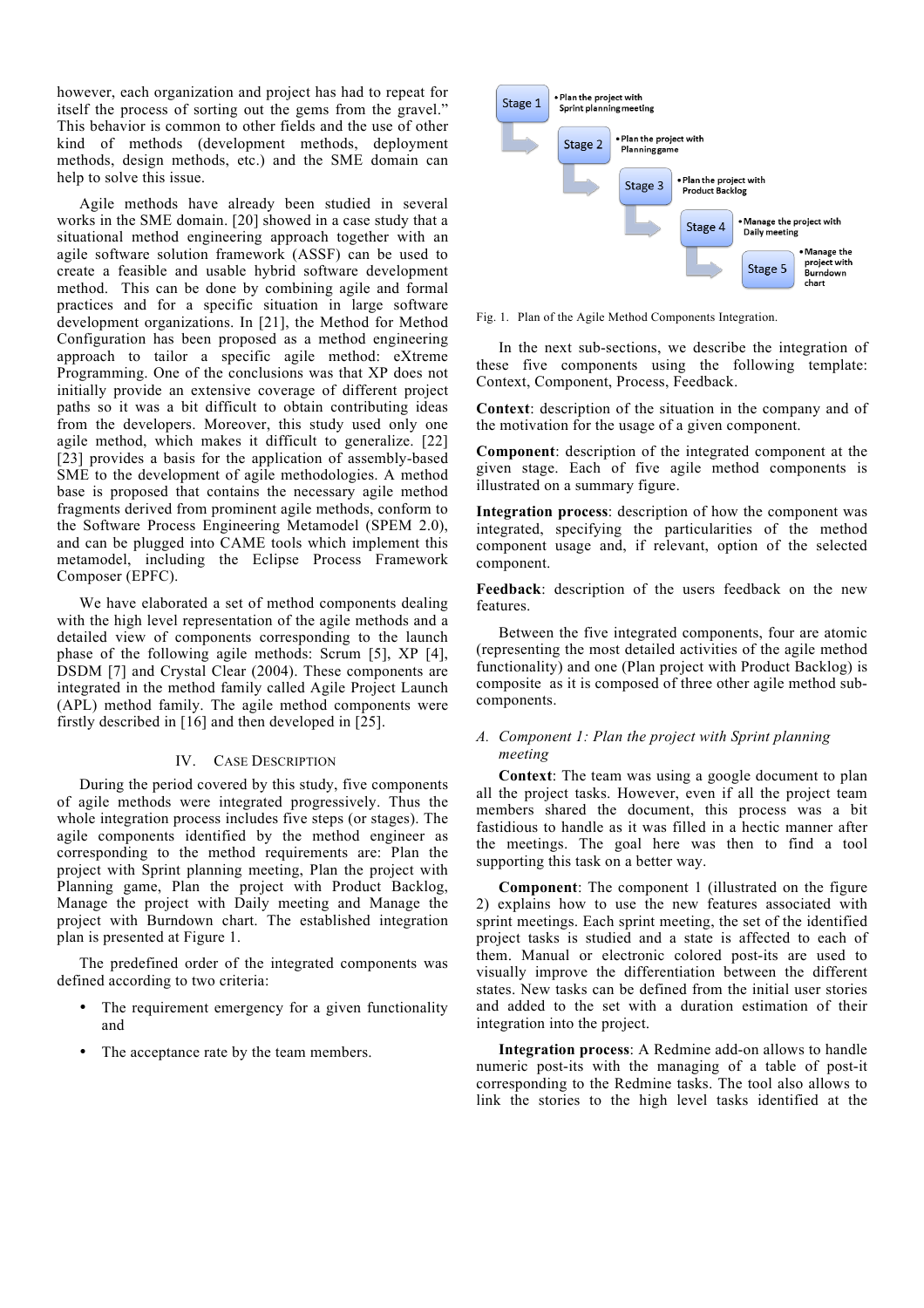beginning of the project. This add-on had been tested by the method engineer and integrated in the project process. No other integration has been made until this change has been completely accepted by all the members of the team (3-4 months duration).

**Feedback**: The planning came from the management of a googledoc to the filling of story tasks during the meetings.

One interesting finding was the fact that the meetings, far from being longer, due to the task filling usually made at another time, became a bit shorter. The new feature was proved very efficient to collect all the information. Moreover, it was also proved more efficient as it handled the tasks time estimation, which was not taken into account in the original Google document.

#### **Component 1 – < {Requirements}, Plan the project with Sprint planning meeting>**

**Description:** The goal of this component is to define the tasks within each user story and to provide the follow up of the tasks execution and of the global advancement of user stories of the project. The goal is to help the project manager to handle the tasks by having a clear vision of their life cycle.

## **Source situation:** Planning of tasks

#### **Target situation:** Planning of tasks

Process for each sprint planning:

- 1. Quick review of the user stories delivered
	- Make demonstration of the users stories achieved during the sprint.
	- Update the state of each task: Ready, Assigned, Terminated, Expired, Forwarded, Finished, Failed.
	- Make retrospective (analysis of the continuous improvement).
	- Update the status of the user stories "Assigned" using different colors of post-it.
- 2. Review of the user stories to deliver.
	- Description of the user stories to implement. The product owner describes what he wants for the next sprint. The team banter back and forth with the product owner, asking clarifying questions and driving away ambiguity
	- Identify a sprint goal: a one-sentence description of the overall outcome of the sprint. If a work does not directly tie to the sprint goal, then it is not done during the sprint.
- 3. The team decides how the work will be built.
	- Plan tasks for the new user stories with the estimation of the tasks duration.
	- Describe the sprint.

Fig. 2. Component 1: Plan the project with Sprint planning

## *B. Component 2: Plan the project by planning game*

**Context**: This component was required since the beginning by the team members as it is one of the technics quickly identified as 'agile'. It was then the second component to be integrated. The use of a tool was also required as there was a member of the team who was working on a distant way and it was then necessary to work on digital cards instead of physical real cards.

**Component:** The aim of this component (illustrated on the figure 3) is to integrate a game play in the planning of tasks with the use of what is called a 'poker game'. All the requirements are written on cards and the game helps to estimate the duration of their development. Each team member has the opportunity to speak and to express himself until the team agrees on the estimation. The requirements are then regroup into deliverables.

**Integration process**: RedMine already had a planning tool called 'Planning Pocker' so it was just a matter of introduce it to the team, explain the process of the prioritization and supervise the first uses in the project.

**Feedback**: The acceptation of the team of this new way of planning was quite quick as it was already one of their main requirements. The team was eager to use planning poker and all the team members were very satisfied of this new way to plan and prioritize the tasks.

#### *C. Component 3: Plan the project with Product Backlog*

**Context**: The team wanted to have the possibility to handle the tasks on a more long term. The stories were created week after week with no specific meeting for the tasks estimation. High level tasks were created at the beginning of the project but there was missing a level of granularity between the high level and the low level tasks. The missing functionality of project management was a correct and a complete use of the backlog.

**Component:** This component (illustrated on the figure 4) explains how to use a backlog to plan the project. The backlog contains the list of all the necessary project functionalities. It is initiated at the beginning of the project but its elaboration can be pursued through all the development. The backlog can be considered as the team referential on the matter of the project requirements. As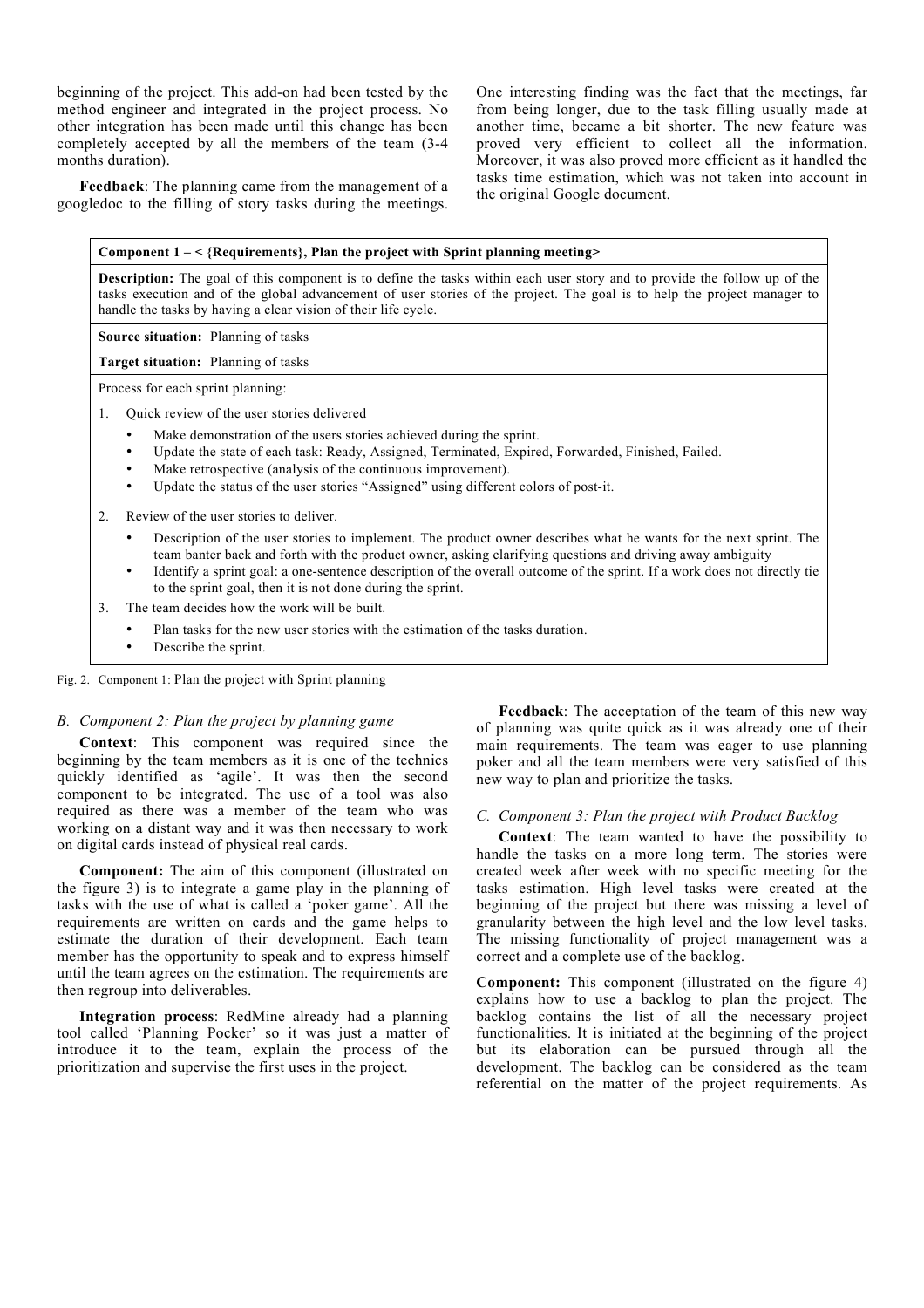# **Component 2 – < {Requirements}, Plan the project with planning game >**

**Description**: The goal is to help the project manager to estimate the time needed to implement users' requirements and to establish the first schedule of deliverables. This component uses the Poker Game technique originally introduced in the XP agile method and used later in other agile methods.

| <b>Source situation:</b> | Requirements list                      |
|--------------------------|----------------------------------------|
| <b>Target situation:</b> | Identified and scheduled deliverables. |

Process:

- 1. Write each user requirement on a card. Usual cards have numbers on them following the Fibonacci sequence including a zero: 0, 1, 2, 3, 5, 8, 13, 21, 34, 55, 89; other decks use similar progressions. The reason for using the Fibonacci sequence is to reflect the inherent uncertainty in estimating larger items, which means that the numbers are to account for the fact that the longer an estimate is, the more uncertainty it contains.
- 2. Evaluate the ideal time (ideal time in weeks that the project team would need to implement the given requirement) to implement each requirement using the cards. A Moderator, who will not play, chairs the process. The Product Manager provides a short overview. The team is given an opportunity to ask questions and discuss to clarify assumptions and risks. Each individual lays a card face down representing his or her estimation (units used vary - they can be days duration, ideal days or story points). During discussion, numbers must not be mentioned at all in relation to feature size to avoid anchoring. People with high estimates and low estimates are given a "soap box" to offer their justification for their estimate and then discussion continues. Repeat the estimation process until a consensus is reached. The developer who was likely to own the deliverable has a large portion of the "consensus vote", although the Moderator can negotiate.
- 3. Group the cards on the table to constitute deliverables (each deliverable is a group of requirements to be delivered to the customer), without ordering requirements within a deliverable.
- 4. Calculate the delivery dates in function of the estimations of time for requirements for each deliverable.

Fig. 3. Component 2*:* Plan the project with Planning game

# **Component 3 – < {Project requirements}, Plan the project with Product Backlog>**

**Description:** The component objective is to help the project manager and the stakeholders to identify and manage the software requirements. The backlog is then used through the project to have a good view on the tasks developments.

Sub-components:

- Plan the project with an Estimating meeting
- Plan the project with continuous Backlog input
- Plan the sprints with Backlog

| <b>Source situation:</b>            | Project requirements |  |
|-------------------------------------|----------------------|--|
| Target situation:                   | Product Backlog      |  |
| General process to use the backlog: |                      |  |

- 1. Identify high level requirements at the beginning of the project and put it in the backlog.
- 2. Put the stories in the backlog.
- 3. On an everyday basis, if a requirement is identified as not necessary, delete it from the backlog. On the contrary, if a new necessary requirement is identified, add it to the backlog.
- 4. Use the backlog to regularly plan the sprints.

Fig. 4. Component 3: Plan the project with Product Backlog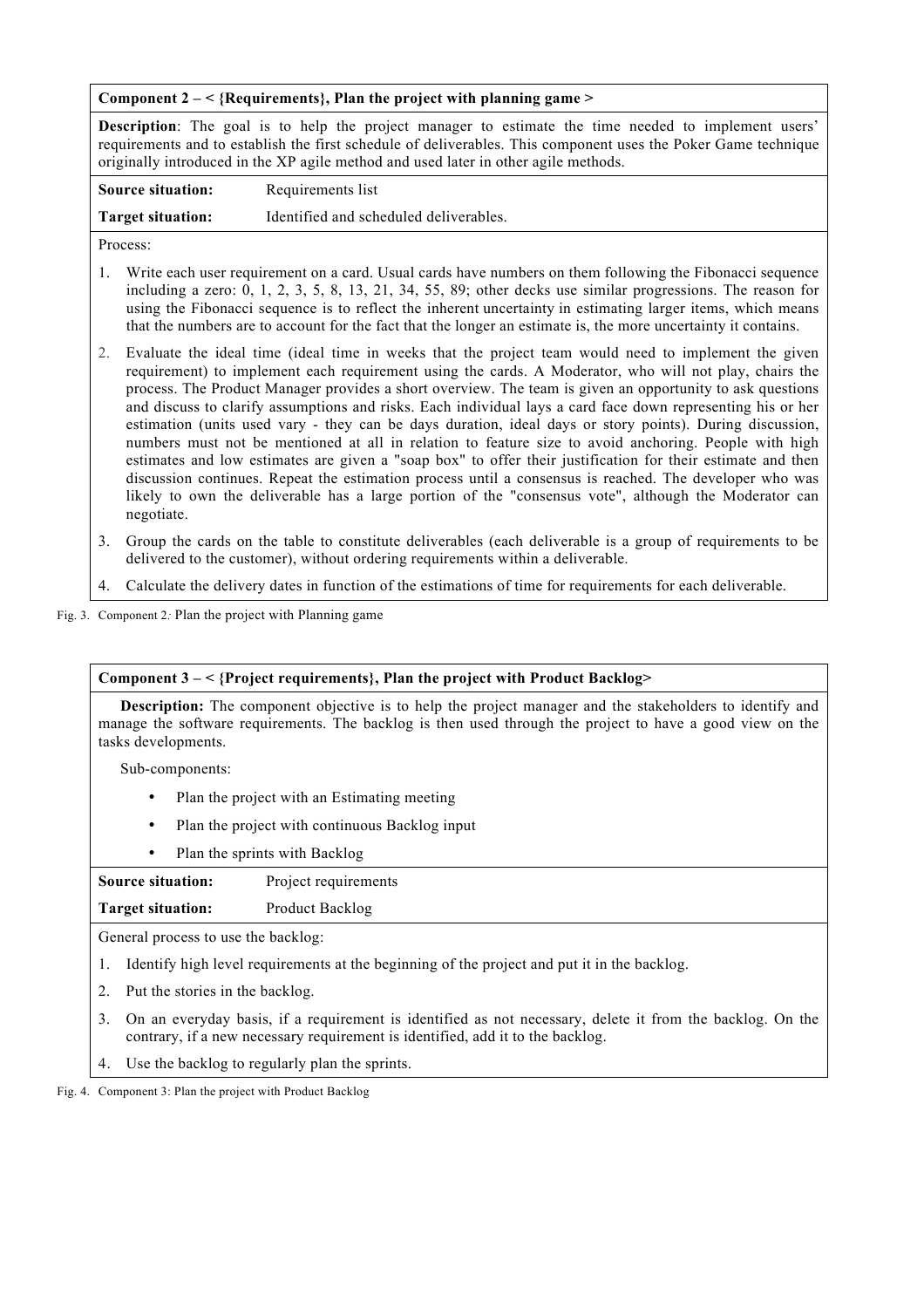mentioned above, this component includes three more detailed sub-components detailed in the corresponding subsections.

**Integration process**: The used tool had a backlog functionality that wasn't used by the team and that has been integrated in the process. The unfinished tasks are now put in the backlog, as well as the stories not planned for the incoming week. The backlog is filled at the beginning directly with the client in a specific meeting dedicated to this process step and updated during the development.

The integration of this component was decomposed in three phases (corresponding to the three sub-components): first, the backlog was only used for the high level requirements defined at the beginning of the project (for at least 6 months). Then, the stories were put in the backlog on a regular basis when they were coming up, on an informal way (6 months). Finally, the backlog was used to plan the sprints (2 months).

**Feedback**: After more than a year, the backlog is now used on a complete way. There are several types of meeting that had been integrated in the project development process:

- Estimating meeting (with the client) to create the stories (with the poker planning technique), report on the project velocity and make some demonstrations.
- Start of sprint meeting to prioritize the stories with the client.
- End of sprint meeting to evaluate the work done and make some demonstrations to the client.

*1) Sub-component 3.1: Plan the project with an Estimating meeting*

**Context**: High level tasks were created at the beginning of the project but there was just put on a Googledoc with some informal description. As the objective was to get rid of the googledoc, it was necessary to use another way to store the requirements.

**Component:** This component (illustrated on the figure 5) explains how to use a backlog to initially plan the project. The backlog contains the list of all the necessary project functionalities and is initiated at the beginning of the project with the client. The backlog can be considered as the team referential on the matter of the project requirements.

**Integration process**: The used tool had a backlog functionality that wasn't used by the team and that has been integrated in the process. The backlog is filled at the beginning directly with the client in a specific meeting dedicated to this process step.

The integration of this component was long (6 months) as the team was quite reluctant to use the backlog. It was then necessary to integrate it carefully and without too many changes in the process.

**Feedback**: An estimating meeting with the client) is now used in the projects development process to create the stories (with the poker planning technique).

# *2) Sub-component 3.2: Plan the project with continuous Backlog input*

**Context**: The team only used the backlog at the beginning of the project to store the high level requirements. They wanted to have the possibility to handle the tasks on a more long term. High level tasks were created at the beginning of the project but there was missing a level of granularity between the high level and the low level tasks. The project manager needed a more detailed use of the backlog.

**Component:** This component (illustrated on the figure 6) explains how to use the backlog through the project. The backlog contains the list of all the necessary project functionalities and its elaboration can be pursued through all the development. The backlog can really be considered as the team referential on the matter of the project requirements through all the project development.

**Integration process**: The tool had a backlog functionality used at the beginning of the project. The stories are now put in the backlog on a regular basis when they are coming up, on an informal way. Again the integration of this component was quite long. Even with an acceptance of the backlog functionality at the beginning of the project, the team was quite reluctant to use the backlog on an everyday basis. It was necessary to accustom them to this functionality for 6 months before going further on.

**Feedback**: This functionality helped a lot the team to handle the stories that were coming up through the development. The backlog is now used not only for the high level requirement but also for the low level ones and the link between them is much clearer to all the team members.

# *3) Sub-component 3.3: Plan the sprints with Backlog*

**Context**: The team filled the backlog on a regularly basis but they didn't used it completely to plan the sprint on a regular way.

**Component:** This component (illustrated on the figure 7) explains how to use a backlog to plan the sprints. Two meetings have to be implemented for each sprint in order to compare what has been done to what is yet to be done.

**Integration process**: The backlog was already used to put all the requirements (high and low level). The unfinished tasks are now put in the backlog, as well as the stories not planned for the incoming week. It took two months to integrate this functionality.

**Feedback**: After the integration of three different subcomponents (3.1, 3.2, 3.3), the backlog is now used on a complete way. Two meetings were integrated in the process: Start of sprint meeting (sprint planning meeting) and End of sprint meeting (review sprint meeting). The sprints are now of two weeks on a regular basis and the client has been integrated on a better way in the meetings.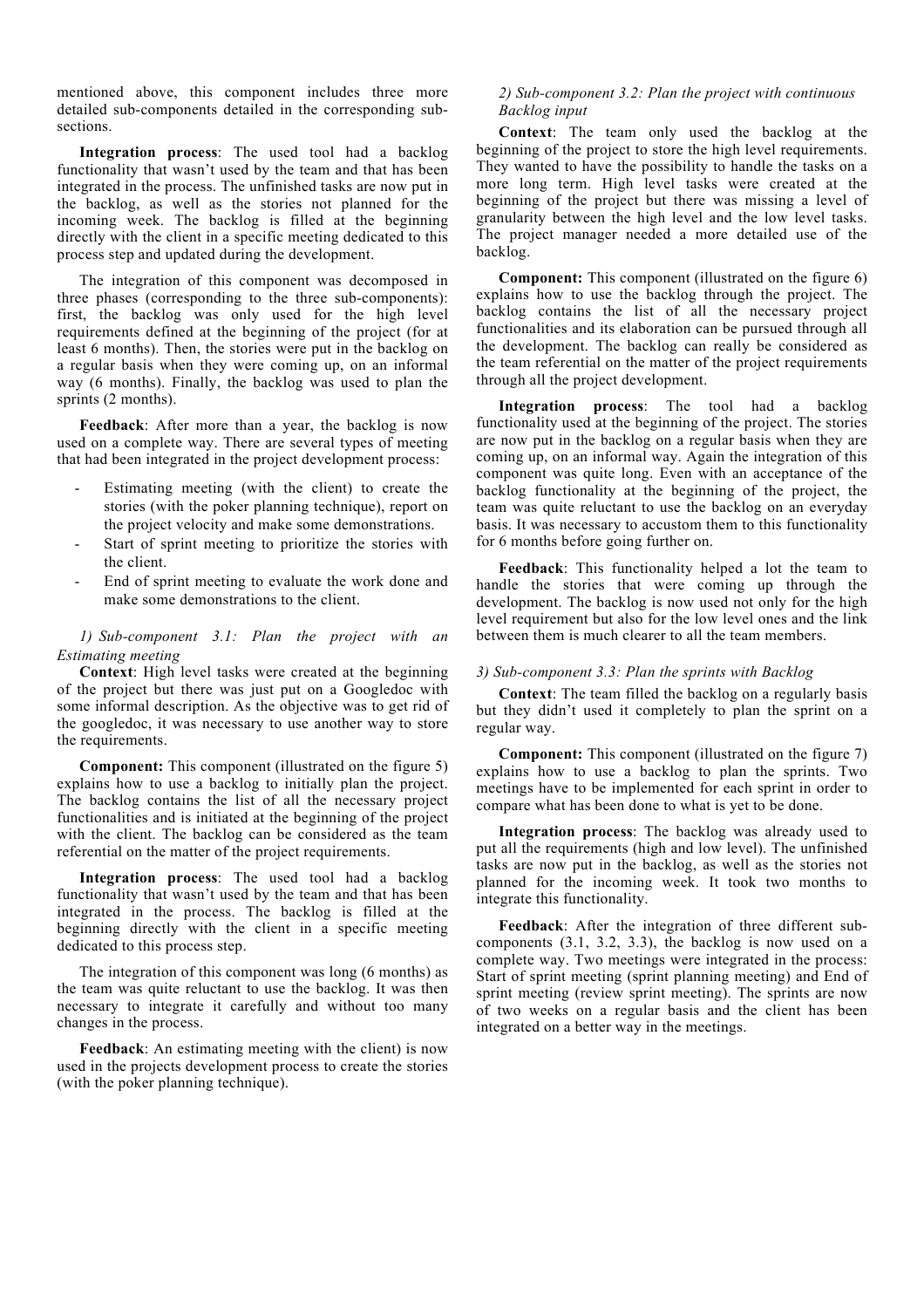# **Sub-component 3.1 – < {Project requirements}, Plan the project with an Estimating meeting>**

**Description:** The component objective is to help the project manager and the stakeholders to identify the high level software requirements. Looking at the problem description, the team identifies some high level requirements that will be refined later on in the process. There is no predefined formalism for the backlog; it can be a table or a text document, a database or even a set of post-its. Each item has to be described on an atomic way (only one requirement for each item). The Product Backlog contains features, bugs, technical work and knowledge acquisition.

# **Source situation:** Project requirements

**Target situation:** Product Backlog

Process to initiate the backlog:

- 1. Identify high level requirements at the beginning of the project and put it in the backlog.
- 2. Put the stories in the backlog.

Fig. 5. Component 3.1: Plan the project with an iniital Product Backlog

# **Sub-component 3.2 – < {Project requirements}, Plan the project with Product Backlog>**

**Description:** The component objective is to help the project manager and the stakeholders to manage the software requirements in real-time. After its initial definition, the backlog is updated on a day-to-day basis. Once the backlog gets larger, it may be necessary to group the backlog into near-term and long-term items.

**Source situation:** Project requirements, Product backlog

**Target situation:** Product Backlog

Process to use the backlog:

- 1. On an everyday basis, if a requirement is identified as not necessary, delete it from the backlog.
- 2. On the contrary, if a new necessary requirement is identified, add it to the backlog.

Fig. 6. Component 3.2: Plan the project with Product Backlog

## **Sub-component 3.3 – < {Project requirements}, Plan the sprints with Backlog>**

**Description:** The component objective is to help the project manager to correctly plan the sprints. The product backlog is used to handle the requirements and to indicate which tasks are under way, finished or to be done. Two meetings are introduced at the beginning and at the end of each sprint to evaluate, with the product owner, which stories have to be developed for this sprint and what has been done already.

**Source situation:** Product backlog

**Target situation:** product backlog, Sprint

Process to plan the sprints with the backlog:

- 1. At the beginning of the sprint, make a sprint planning meeting to prioritize the stories with the product owner. This meeting helps to define the sprint goal: a short sentence describing what the team plans to achieve during the sprint. The team and the product owner write it collaboratively. The sprint backlog is the other output of the sprint planning. It is a list of the product backlog items the team commits to deliver and the list of the necessary tasks.
- 2. At the end of the sprint, make a sprint review meeting to evaluate the work done and make some demonstrations to the product owner. The success of the sprint will later be assessed during the sprint review meeting against the sprint goal, rather than against each specific item selected from the product backlog.

Fig. 7. Component 3.3: Plan the project with Product Backlog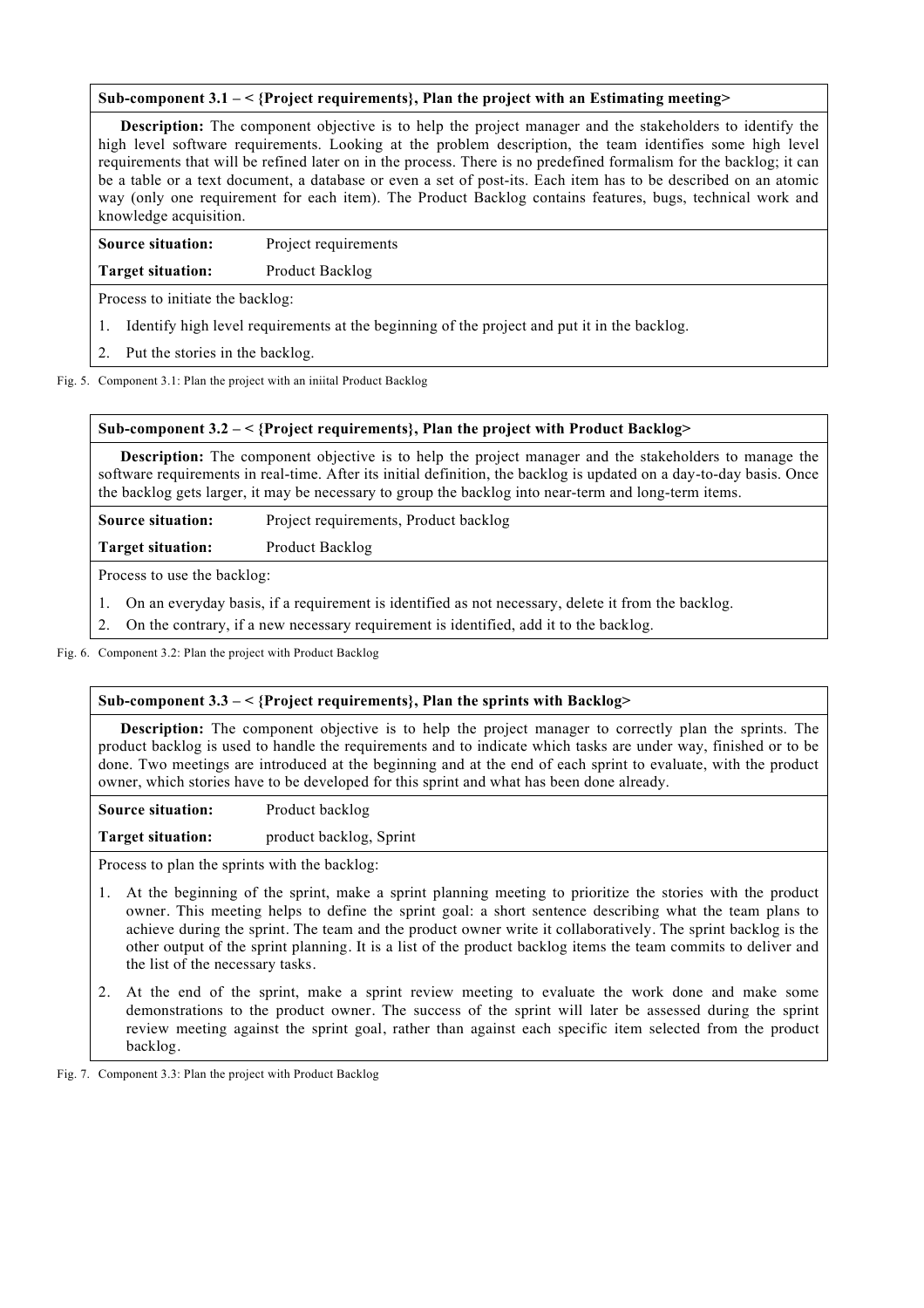#### *D. Component 4: Manage the project with daily meeting*

**Context**: The project team was quite small so its members usually met and talked around the coffee machine. However, as there was a team member working remotely, it was difficult to have a real efficient communication between all the members. The tool used helped to have information about the advancement state of all the tasks but some crucial details were missing, only evocated in an informal way outside the official meetings.

**Component**: This component (illustrated on the figure 8) explains how a daily meeting (or stand-up meeting) can be put in place. The team meets once a day, always at the same time to share the development advance. This meeting is usually scheduled for short time. If a point seems to take too long, the team put it away to be discussed with only a sub-part of the team. This meeting allows sharing all the important information about the development. More than team-building exercises, regularly communicating, working, and helping each other build effective teams. This is also linked with team members helping each other with shared obstacles.

**Integration process**: Meetings were planned regularly to improve the communication between all the team members, with a direct internet access for the team member working remotely.

**Feedback**: the meetings improved a lot the communication between the team members, essentially concerning the developer who was working remotely and who is now completely aware of all the information about the project.

# **Component 4 – < {Task planning}, Manage the project with Daily meeting >**

**Description:** The goal is to help the project manager to handle the project by organizing a short meeting (less than 15 minutes) everyday. The whole team should attend the meetings. All the important things about the development can be shared (pitfalls, new requirements). The daily commitments allow team members to know about potential challenges as well as to coordinate efforts to resolve difficult and/or time-consuming issues.

**Source situation:** Sprint **Target situation:** Sprint

Process:

The daily meeting should not excess 15 minutes. If something should take longer, then plan another meeting to discuss about it. The meeting can take place with participants standing up to remind people to keep the meeting short and to-the-point. This meeting should take place at the same time everyday. All team members are asked to attend, but the meetings are not postponed if some of them are not present.

- 1. All the team members share their advance on the development. They talk about progress since the last day, the anticipated work until the next one and any impediments, taking the opportunity to ask for help or collaborate.
- 2. To help, the team members can ask themselves three questions: What did I accomplish yesterday? What will I do today? What obstacles are impeding my progress? It may not be always practical to limit all discussion to these three questions but the goal is to stick as closely as possible to them.
- 3. Obstacles are written on a board, which is publicly visible, identifies raised obstacles and tracks the progress of their resolution. This board can be updated outside of the daily meetings and serves as a more immediate and less confronting way to initially raise obstacles.

Fig. 8. Component 4: Manage the project with Daily meeting

#### *E. Component 5: Manage the project with Burndown chart*

**Context**: It was difficult for the project team to have a longterm view on the incoming sprints. The information was there but sometime disseminated when the same story was in several sprints so it was difficult to have a good time evaluation on the different sprints. Progress on a project can be tracked by means of a burndown chart, updated at the end of each sprint.

**Component**: The component (illustrated in the figure 9) shows how to use a burn down chart to have a better view of the incoming works. It results in up-to-date project status being, it encourages the team to confront any difficulties sooner and more decisively.

**Integration process**: Redmine had this functionality in its toolbox. However, the team didn't use it as the planning wasn't correctly implemented at the beginning of this project. Now that the planning information is completely filled on the tool, the functionality can be used on a more efficient way. The daily meeting helps the team members to enter correct information on a regular way.

**Feedback**: This component has been integrated quite recently but the first feedbacks are good. The team has a better estimation of the remaining works and is able to have a better planning of the tasks/sprints.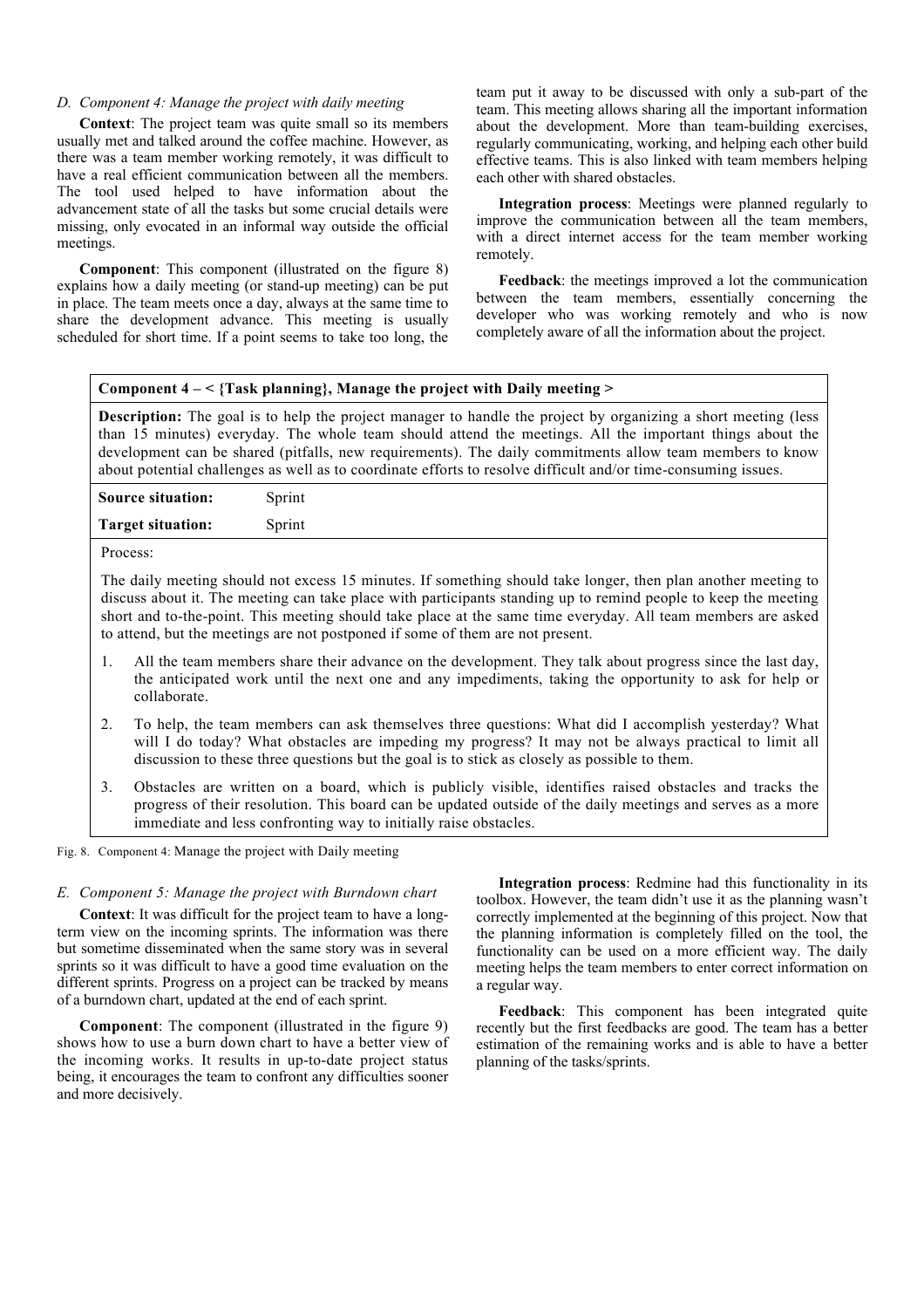**Component 5 – < {Task planning}, Manage the project with Burndown chart >**

**Description:** The goal is to help the project manager to handle the project with a better view of the incoming works. A burndown chart is a graphical representation of work left to do versus time. The burndown chart is an essential part of any agile project and is a way for the team to clearly see what is happening and how progress is being made during each sprint.

| <b>Source situation:</b> | Task Planning, Backlog |
|--------------------------|------------------------|
| <b>Target situation:</b> | Burndown Chart         |

Process:

1. Construct the burndown chart:

The burndown chart is a graphic with two axis. The horizontal axis represents the sprints. The vertical axis corresponds to the amount of work remaining at the start of each sprint (in whatever unit the team prefer – story points, ideal days, team days, etc.).

- a. The project start point is the farthest point to the left of the chart and occurs at day 0 of the iteration.
- b. The project end point is the point that is farthest to the right of the chart and occurs on the predicted last day of the project/iteration
- c. The ideal work remaining line is a straight line that connects the start point to the end point. At the start point, the ideal line shows the sum of the estimates for all the tasks (work) that needs to be completed. At the end point, the ideal line intercepts the x-axis showing that there is no work left to complete.
- d. The actual work remaining line shows the actual work remaining. At the start point, the actual work remaining is the same as the ideal work remaining but as time progresses; the actual work line fluctuates above and below the ideal line depending on this disparity between estimates and how effective the team is. In general, a new point is added to this line each day of the project. Each day, the sum of the time or story point estimates for work that was recently completed is subtracted from the last point in the line to determine the next point.
- 2. Interpret the burndown chart
	- a. If the actual work line is above the ideal work line, then there is more work left to do than originally predicted and the project is behind schedule.
	- b. If the actual work line is below the ideal work line, then there is less work left than originally predicted and the project is ahead of schedule.

Fig. 9. Component 5: Manage the project with Burndown chart

During the period covered by this study, the planned agile method components were integrated progressively. Thus the integration included five steps as the integration of method components was done consecutively. The integration of components did not follow their logical order from the initial agile method. We can say that all selected method components come from SCRUM essentially, but some of them are also present in other agile methods. The logical sequence of SCRUM and other agile methods would suggest the integration of these components at the same time.

#### V. LESSONS LEARNED

#### *A. 5.1. Positive results*

**Progressive integration of methods components possible.** The integration of the method components in the original method succeeded. The team now uses an enriched method containing the new required features.

**Method components acceptance**. It seems that a gradual integration leads to a better acceptance of new methods. A smooth change, continuous on a long period of time, allows to introduce the changes one little step after one little step, until the desired amount of change is reached (or if there is a complete opposition to a change, which will have to be handle correctly). At the end of this specific experience, all of the missing SCRUM techniques have been introduced to the project team.

**Better consideration of the team priorities.** We studied the features required by the changes needed in the method, but we also studied the change reluctance of the project team. We then prioritized the components by taking into account the importance of each feature and the easiness of its acceptation.

## *B. 5.2. Limitations*

**Method Engineer**. A method engineer who was also part of the development team conducted the integration. It was then easier for us to forecast the potential problems and to realize a smoother integration, adapted to the development team. It will certainly be more difficult for a method